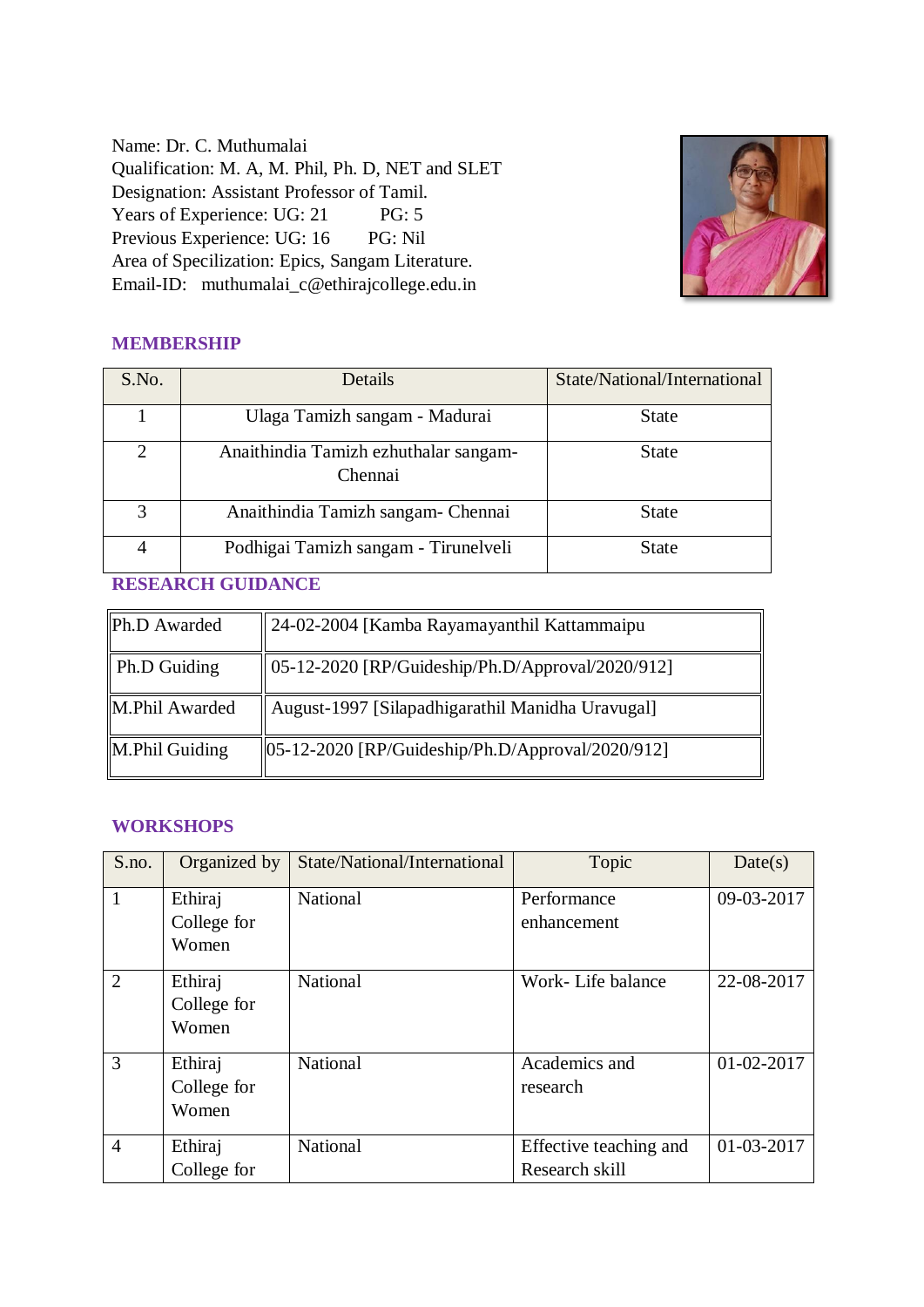|                | Women                           |              | development                              |                     |
|----------------|---------------------------------|--------------|------------------------------------------|---------------------|
| $\overline{5}$ | Ethiraj<br>College for<br>Women | National     | IQAC                                     | 02-03-2018          |
| 6              | Ethiraj<br>College for<br>Women | National     | <b>Tamil Software</b><br>applications    | 07-09-2017          |
| $\overline{7}$ | Ethiraj<br>College for<br>Women | National     | Women Empowerment                        | 01-03-2018          |
| 8.             | Ethiraj<br>College for<br>Women | <b>State</b> | Thalaimuraikku Tamil<br>Illakanam        | $13&14-12-$<br>2019 |
| 9.             | Ethiraj<br>College for<br>Women | <b>State</b> | Aadagam suvadiyiyal<br>Payirchi pattarai | 06&07-09-<br>2019   |

# **CONFERENCES ATTENDED / PRESENTED PAPER**

| S.NO           |                          | <b>Organised byState/National/</b> | Partici       | <b>Topic</b>         | DA         |
|----------------|--------------------------|------------------------------------|---------------|----------------------|------------|
|                |                          | <b>International</b>               | pated /       |                      | TE         |
|                |                          |                                    | <b>Presen</b> |                      |            |
|                | <b>ANNAI</b>             | <b>INTERNATIONAL</b>               | Participated  | வள்ளுவா் கூறும் போா் | 10-03-2016 |
|                | <b>VELANKANI</b>         |                                    |               | முறைகள்              |            |
|                | COLLEGE CHENN            |                                    |               |                      |            |
| 2.             | <b>URIS</b>              | <b>INTERNATIONAL</b>               | Participated  | கம்பன் காட்டிய அறம்  | 12-09-2016 |
|                | <b>COLLEGE, VELUR</b>    |                                    |               |                      |            |
| 3.             | PACHAYYAPPA              | <b>INTERNATIONAL</b>               | Presented     | ஆழ்வார்களின்         | 25-06-2017 |
|                | SCOLLEGE,                |                                    |               | இருசுடர்             |            |
|                | <b>CUENNAI</b>           |                                    | Participated  | உவமைகள்              |            |
| $\mathbf{4}$   | <b>ASAN</b>              | <b>INTERNATIONAL</b>               |               | புறநானூற்றில்வாழ்வ   | 12-02-2017 |
|                | <b>COLLEGEOFARTS</b>     |                                    |               | ியல் நெறிமுறைகள்     |            |
|                | <b>&amp;SCIENCE,CHEN</b> |                                    |               |                      |            |
| 5 <sub>1</sub> | NAI<br>D.G.VAISHNAV      | <b>INTERNATIONAL</b>               | Presented     | சிலப்பதிகாரத்தி      | 01-03-2017 |
|                |                          |                                    |               | ல பெண்களின்          |            |
|                | COLLEGE,                 |                                    |               |                      |            |
|                | <b>CHENNAI</b>           |                                    |               | ஆதிக்கம்             |            |
| 6.             | <b>ETHIRAJ</b>           | <b>INTERNATIONAL</b>               | Presented     | சங்க கால             | 16-02-2018 |
|                | <b>COLLEGEFO</b>         |                                    |               | மக்களின்             |            |
|                | R.                       |                                    |               | வாழ்வியல்            |            |
|                | WOMEN, CHE               |                                    |               |                      |            |
|                |                          |                                    |               |                      |            |
|                | <b>NNAI</b>              |                                    |               |                      |            |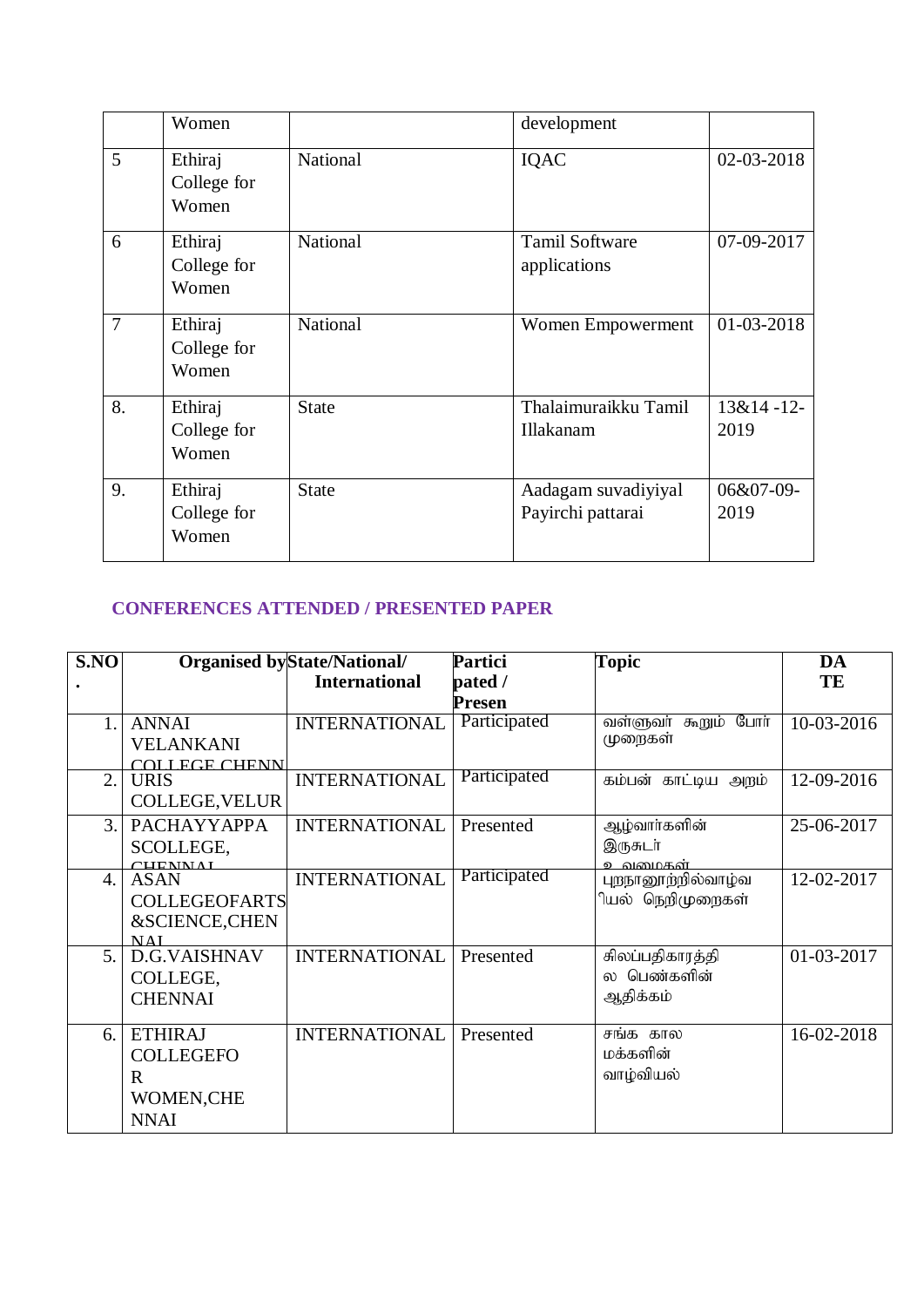| 7.  | <b>NERUNJI</b><br><b>KAALANDU</b><br><b>IDAZH</b>                        | <b>STATE LEVEL</b>                | Participated | ஐங்குறுநூற்றில<br>பண்பாட்டுப்<br>பதிவுகள்               | JULY-<br><b>SEPT-2018</b>              |
|-----|--------------------------------------------------------------------------|-----------------------------------|--------------|---------------------------------------------------------|----------------------------------------|
| 8.  | YOUTH<br><b>FEDERATION</b><br><b>FOR</b><br>CHANGE,                      | <b>STATE LEVEL</b>                | Presented    | தமிழ்நாடும்விவசாயமும்                                   | <b>MARCH</b><br>2019                   |
| 9.  | <b>TAMIZHIALMEEL</b><br><b>AIVU</b><br>MAIYAM, KARUR                     | <b>STATELEVEL</b>                 | Presented    | சிலம்பு காட்டும்<br>தமிழுணாவு                           | November<br>2018                       |
| 10. | <b>TRINITY</b><br><b>WOMENS</b>                                          | AAYDHAEZHUTH<br>U                 | Participated | கம்பன் படைத்தஇராமன்                                     | <b>OCTOBER</b><br>2018                 |
| 11. | <b>GANAPATHI</b><br><b>TAMIL</b><br>SANGAM.KOVAL                         | <b>INTERNATIONAL</b>              | Participated | திருக்குறளில்அரசியல்<br>சிந்தனை                         | <b>OCTOBER</b><br>2018                 |
| 12. | NALLAMUTHU<br><b>GOUNDER</b><br><b>MAHALINGAM</b><br><b>COLLEGE</b>      | <b>INTERNATIONAL</b>              | Participated | கம்பனில்<br>മൈഞ്ഞ<br>நெறி                               | <b>DECEMBER</b><br>2018                |
| 13. | <b>ILANGAI</b><br>KOLUMBUTAMIL<br><b>SANGAM</b><br><b>AANDUMALAR</b>     | <b>STATELEVEL</b>                 | Participated | திருக்குறளில்<br>வாழ்வியல்                              | <b>SEPTEMBE</b><br>$\mathbf R$<br>2018 |
| 14. | <b>KAVIYARASAR</b><br><b>KALAI TAMIL</b><br>SANGAM,<br><b>NAMAKKAL</b>   | <b>STATE LEVEL</b>                | Presented    | ஆசிரியப்பணியே<br>அறப்பணி                                | <b>OCTOBER</b><br>2018                 |
| 15. | UNIVERSITY OF<br><b>MADRAS</b>                                           | <b>STATE LEVEL</b>                | Presented    | சென்னையும் அதன்<br>தமிழும்                              | <b>NOVEMBER</b><br>2018                |
| 16. | <b>N.G.P ARTS AND</b><br><b>SCIENCE</b><br>COLLEGE,<br><b>COIMBATORE</b> | <b>STATE LEVEL</b>                | Participated | தமிழ் இசை மரபுகளும்<br>ஆடந்கலையும்                      | <b>DECEMBER</b><br>2018                |
| 17. | N.G.P ARTS AND<br><b>SCIENCE</b><br>COLLEGE,<br><b>COIMBATORE</b>        | <b>INTERNATIONAL Presented</b>    |              | தமிழ் இலக்கியங்களில் JANUARY<br>அறவியலும் அழகியலும்     | 2019                                   |
| 18. | <b>VIVEKANANDA</b><br>COLLEGE, SALEM JOURNAL                             | <b>SHANLAX</b><br>ISSN 2454-3993  | Participated | புறநானூற்றில்<br>பெண்களின் மறப்பண்பு                    | <b>FEBRUARY</b><br>2019                |
| 19. | <b>ETHIRAJ</b><br><b>COLLEGE FOR</b><br>WOMEN,<br><b>CHENNAI</b>         | <b>INTERNATIONAL</b>              | Presented    | செவ்வியல்<br>இலக்கியங்களில் வணிக<br>மரபும் தமிழா அறமும் | <b>MARCH</b><br>2019                   |
| 20. | <b>TAMIZHIAL</b><br><b>MEELAIVU</b><br>MAIYAM, KARUR                     | <b>INTERNATIONAL Participated</b> |              | சித்தா்களின் சிந்தனை                                    | <b>JULY</b><br>2019                    |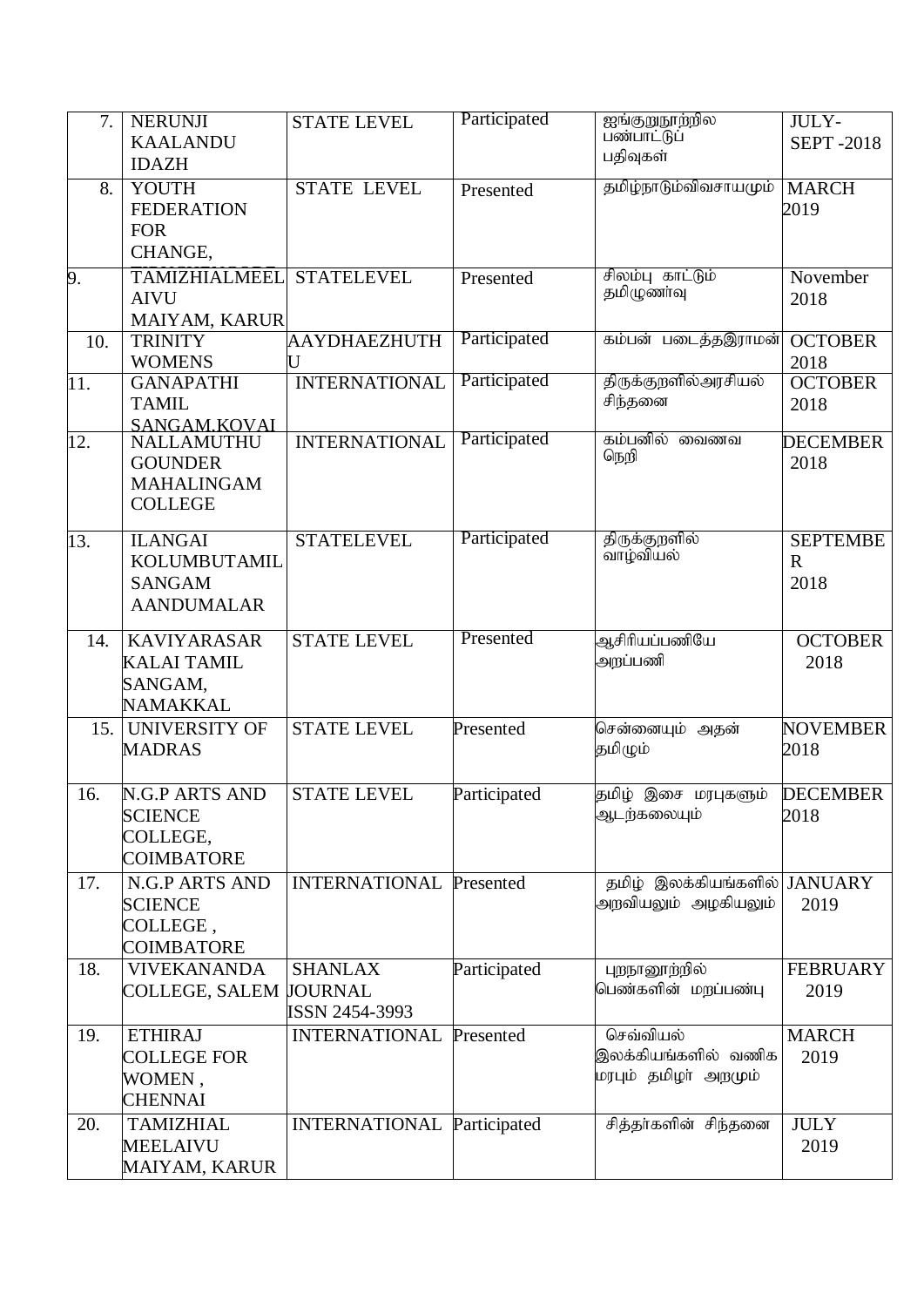| 21. | <b>PADMAVANI</b>                   | <b>INTERNATIONAL</b>              | Participated | சங்க இலக்கியத்தில்                            |                  |
|-----|------------------------------------|-----------------------------------|--------------|-----------------------------------------------|------------------|
|     | <b>ARTS &amp; SCIENCE</b>          | ISSN 2278-2311                    |              | உணவு                                          | <b>SEPTEMBER</b> |
|     | <b>COLLEGE, SALEM</b>              |                                   |              |                                               | 2019             |
| 22. |                                    | <b>INTERNATIONAL</b>              | Participated | மணிமேகலையில்                                  |                  |
|     | <b>BHARATHIDASAN</b>               |                                   |              | அறம்                                          | <b>SEPTEMBER</b> |
|     | <b>ARTS &amp; SCIENCE</b>          |                                   |              |                                               | 2019             |
| 23. | PODHIGAI TAMIL                     | <b>INTERNATIONAL Presented</b>    |              | பாரதியின் பன்முகப்                            | <b>JUNE 2019</b> |
|     | <b>SANGAM</b>                      |                                   |              | பார்வை                                        |                  |
|     | <b>THIRUNELVELI</b>                |                                   |              |                                               |                  |
| 24. | <b>JAMAAL</b>                      | <b>INTERNATIONAL Participated</b> |              | திருமந்திரம் கூறும்                           | <b>DECEMBER</b>  |
|     | <b>MUHAMMAD</b>                    |                                   |              | வாழ்வியல் நெறிகள்                             | 2019             |
|     | <b>COLLEGE, TRICHY</b>             |                                   |              |                                               |                  |
| 25. | <b>TAMIZHIAL</b>                   | <b>INTERNATIONAL</b>              | Presented    | அகநூல்களில் காதல்                             | <b>SEPTEMBER</b> |
|     | <b>MANADU</b>                      |                                   |              |                                               | 2019             |
|     | Ulaga Tamil Araichi                |                                   |              |                                               |                  |
|     | N.                                 |                                   |              |                                               |                  |
| 26. | NEIDHAL AAIVU                      | ISSN 2456-2882                    | Participated | சப்பரம் - ஒரு பார்வை APR-JUNE                 |                  |
|     | <b>TAMIL</b>                       |                                   |              |                                               | 2018             |
|     | <b>QUARTELY</b>                    |                                   |              |                                               |                  |
|     | <b>MAGAZINE</b>                    |                                   |              |                                               |                  |
| 27. | N.G.M. COLLEGE. INTERNATIONAL      |                                   | Participated | சிலப்பதிகாரத்தில்                             | <b>JAN 2020</b>  |
|     | Pollachi                           |                                   |              | கண்ணகியின் ஆளுமை                              |                  |
|     |                                    |                                   |              |                                               |                  |
|     |                                    |                                   |              |                                               |                  |
| 27. | <b>ETHIRAJ</b>                     | <b>INTERNATIONAL</b>              | Presented    | பகுத்துண்டு பல்லுயிா்                         | <b>FEB 2020</b>  |
|     | <b>COLLEGE FOR</b>                 |                                   |              | ஓம்பல்                                        |                  |
|     | <b>WOMEN</b>                       |                                   |              |                                               |                  |
|     |                                    |                                   |              |                                               |                  |
| 28. | <b>ULAGA TAMIZH</b>                |                                   | Presented    | தமிழ் இலக்கியங்களில் JAN 2021<br>உணர்வெழுச்சி |                  |
|     | <b>ARAICHI</b><br><b>NIRUVANAM</b> | <b>INTERNATIONAL</b>              |              |                                               |                  |
|     |                                    |                                   |              |                                               |                  |
|     |                                    |                                   |              |                                               |                  |

# **JOURNAL PUBLICATIONS**

| S.No | <b>JOURNAL NAME</b> | <b>UGC</b><br>/SCI/SCIE<br>/WOS | ISBN / ISSN<br><b>NUMBER</b> | <b>REFERENCE</b>                         | <b>DATE OF</b><br><b>PUBLICATION/</b><br><b>DOI</b> |
|------|---------------------|---------------------------------|------------------------------|------------------------------------------|-----------------------------------------------------|
| 1.   | <b>Shanlax</b>      | <b>UGC</b>                      | <b>ISSN -2454-</b><br>3993   | புறநானூற்றில்<br>பெண்களின் மறப்<br>பண்பு | <b>FEB 2019</b>                                     |
| 2.   | Literary findings   | <b>UGC</b>                      | ISSN-2278-<br>2311           | சங்க இலக்கியத்தில்<br>உணவு               | <b>SEP 2019</b>                                     |
| 3.   | Chemmozhi Tamizh    | <b>UGC</b>                      | ISSN -2321-<br>0737          | சித்தா்களின்<br>சிந்தனை                  | <b>JULY 2019</b>                                    |